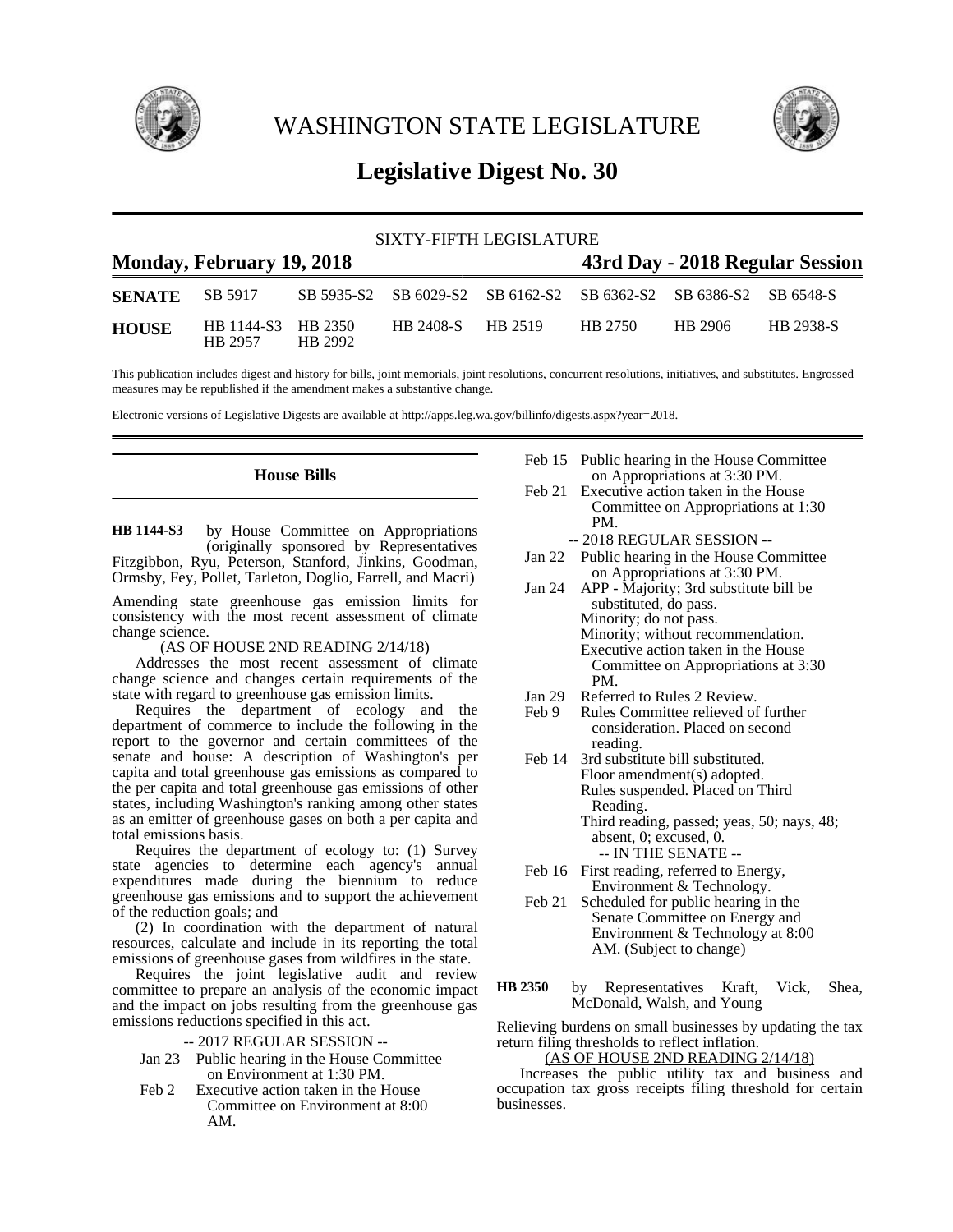-- 2018 REGULAR SESSION --

Dec 29 Prefiled for introduction.

| Jan 8 | First reading, referred to Finance (Not) |  |  |  |  |  |
|-------|------------------------------------------|--|--|--|--|--|
|       | Officially read and referred until       |  |  |  |  |  |
|       | adoption of Introduction report).        |  |  |  |  |  |

- Jan 25 Public hearing in the House Committee on Finance at 10:00 AM.
- Feb 5 FIN Majority; do pass. Executive action taken in the House Committee on Finance at 8:00 AM.
- Feb 6 Referred to Rules 2 Review.
- Feb 8 Placed on second reading by Rules Committee.

Feb 14 Floor amendment(s) adopted. Rules suspended. Placed on Third Reading. Third reading, passed; yeas, 98; nays, 0; absent, 0; excused, 0. -- IN THE SENATE --

Feb 16 First reading, referred to Ways & Means.

by House Committee on Health Care & Wellness (originally sponsored by Representatives Cody, Jinkins, Goodman, Johnson, Slatter, Tharinger, Stanford, Macri, Ormsby, Doglio, and Appleton) **HB 2408-S**

Preserving access to individual market health care coverage throughout Washington state.

(AS OF HOUSE 2ND READING 2/14/18)

Declares an intent to: (1) Leverage the provider networks used by private insurers offering coverage to state and school employees to ensure private insurance coverage is available in all counties where those insurers offer coverage to those employees; and

(2) Allow persons residing in counties where no private insurance is available to purchase health coverage outside their counties of residence until that coverage is available.

- -- 2018 REGULAR SESSION --
- Jan 17 Public hearing in the House Committee on Health Care & Wellness at 1:30 PM.
- Feb 2 HCW Majority; 1st substitute bill be substituted, do pass. Minority; do not pass. Minority; without recommendation. Referred to Appropriations. Executive action taken in the House Committee on Health Care & Wellness at 8:00 AM.
- Feb 5 Public hearing in the House Committee on Appropriations at 1:30 PM.
- Feb 6 APP Majority; do pass 1st substitute bill proposed by Health Care & Wellness. Minority; do not pass. Minority; without recommendation. Referred to Rules 2 Review. Executive action taken in the House Committee on Appropriations at 10:00 AM.
- Feb 9 Rules Committee relieved of further consideration. Placed on second reading.
- Feb 14 1st substitute bill substituted. Floor amendment(s) adopted.

Rules suspended. Placed on Third

Reading. Third reading, passed; yeas, 98; nays, 0; absent, 0; excused, 0.

- -- IN THE SENATE --
- Feb 16 First reading, referred to Health & Long Term Care.
- Feb 19 Scheduled for public hearing in the Senate Committee on Health & Long Term Care at 10:00 AM. (Subject to change)
- by Representatives Lovick, Hayes, Goodman, Klippert, Appleton, Sells, and Robinson **HB 2519**

Concerning concealed pistol license eligibility requirements.

#### (AS OF HOUSE 2ND READING 2/14/18)

Prohibits a law enforcement agency from returning a concealed pistol license, that has been surrendered to or impounded by the agency, to the licensee until the agency determines that the licensee is eligible to possess a firearm and meets other eligibility requirements for the license.

Allows a person who is under twenty-one years of age and at least eighteen years of age, to possess a concealed pistol license, if the person is an active duty member of the armed forces of the United States, a member of the national guard or the reserves of the armed forces of the United States, or an honorably discharged veteran.

- -- 2018 REGULAR SESSION --
- Jan 10 First reading, referred to Judiciary (Not Officially read and referred until adoption of Introduction report).
- Jan 25 Public hearing in the House Committee on Judiciary at 1:30 PM.
- Feb 1 JUDI Majority; do pass. Minority; do not pass. Executive action taken in the House Committee on Judiciary at 1:30 PM.
- Feb 2 Referred to Rules 2 Review.<br>Feb 6 Placed on second reading by
- Placed on second reading by Rules Committee.
- Feb 14 Floor amendment(s) adopted. Rules suspended. Placed on Third Reading. Third reading, passed; yeas, 94; nays, 4; absent, 0; excused, 0.
	- -- IN THE SENATE --
- Feb 16 First reading, referred to Law & Justice.
- Feb 20 Scheduled for public hearing in the Senate Committee on Law & Justice at 10:00 AM. (Subject to change)
- Feb 22 Scheduled for executive session in the Senate Committee on Law & Justice at 10:00 AM. (Subject to change)

by Representatives Tharinger, Johnson, Cody, Stonier, Slatter, Robinson, Jinkins, Appleton, Muri, and Gregerson **HB 2750**

Concerning quality in assisted living facilities. (AS OF HOUSE 2ND READING 2/14/18)

Requires the department of social and health services

to: (1) Provide information to consumers about assisted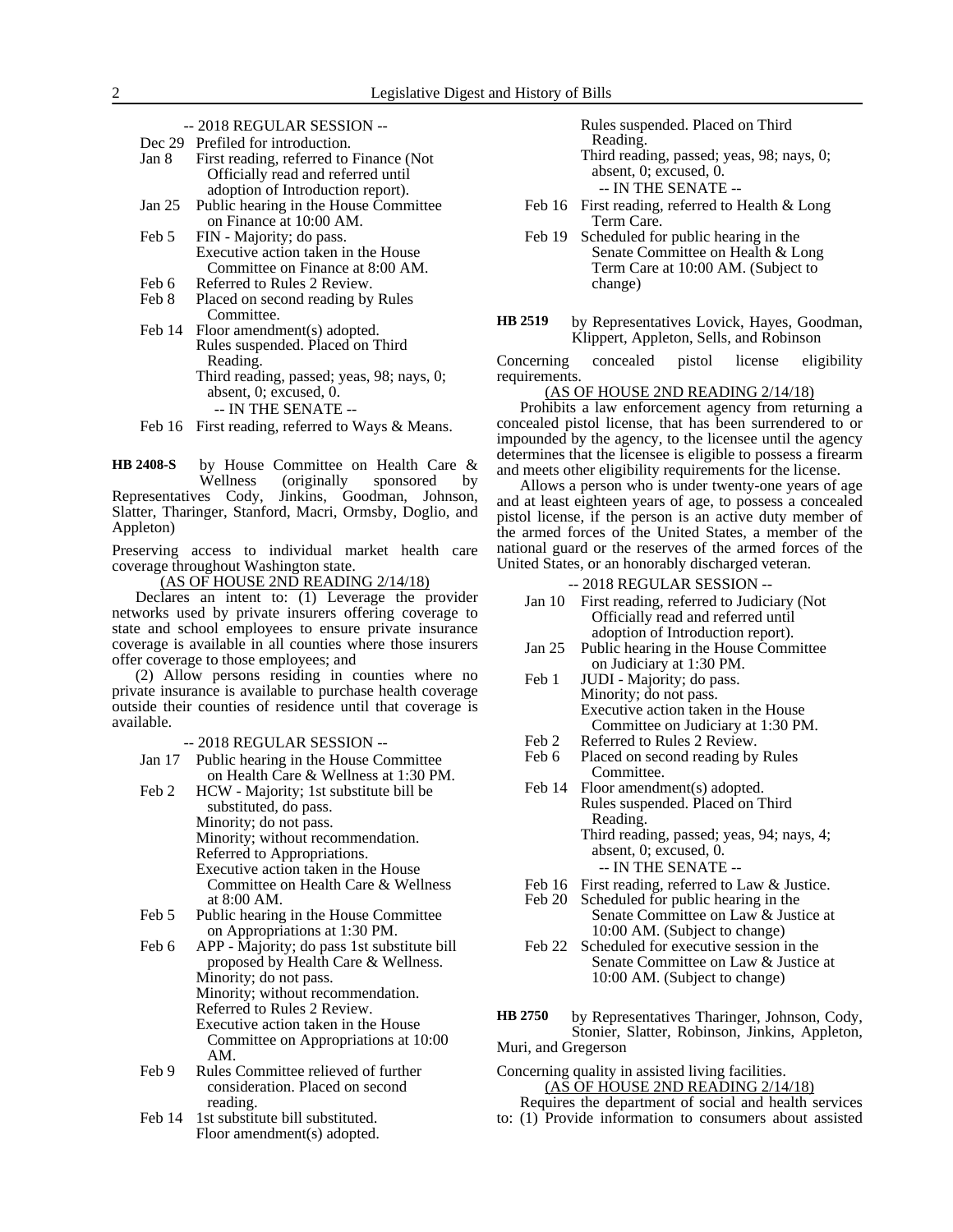living facilities and make this information available online; and

(2) Facilitate a work group process to recommend quality metrics for assisted living facilities.

Requires the work group to submit recommendations for a quality metric system, propose a process for monitoring and tracking performance, and recommend a process to inform consumers.

Allows the department, as a result of a facility provider violating facility standards, and using a tiered sanction grid that considers the extent of harm from the deficiency and the regularity of the occurrence of the deficiency, to impose civil penalties of up to: (1) One thousand dollars per day per violation, until July 1, 2019;

(2) Two thousand dollars per day per violation, beginning July 1, 2019, through June 30,  $20\overline{2}0$ ;

(3) Three thousand dollars per day per violation, beginning July 1, 2020; and

(4) Ten thousand dollars for a current or former licensed provider who is operating an unlicensed facility.

Requires the receipts from the civil penalties to be deposited in the assisted living facility temporary management account.

Authorizes expenditures from the account to be used for the protection of the health, safety, welfare, and property of residents of the facilities found to be noncompliant with licensing standards.

-- 2018 REGULAR SESSION --

- Jan 15 First reading, referred to Health Care & Wellness (Not Officially read and referred until adoption of Introduction report).
- Jan 24 Public hearing in the House Committee on Health Care & Wellness at 1:30 PM.
- Jan 31 HCW Majority; do pass. Minority; do not pass. Executive action taken in the House Committee on Health Care & Wellness at 1:30 PM.
- Feb 2 Referred to Appropriations.<br>Feb 5 Public hearing in the House
- Public hearing in the House Committee on Appropriations at 1:30 PM.
- Feb 6 APP Majority; do pass. Minority; do not pass. Referred to Rules 2 Review. Executive action taken in the House Committee on Appropriations at 10:00 AM.
- Feb 13 Rules Committee relieved of further consideration. Placed on second reading.
- Feb 14 Floor amendment(s) adopted. Rules suspended. Placed on Third Reading. Third reading, passed; yeas, 91; nays, 7; absent, 0; excused, 0.
	- -- IN THE SENATE --
- Feb 16 First reading, referred to Health & Long Term Care.

by Representatives McDonald, Johnson, and Muri **HB 2906**

Concerning eligibility of a surviving spouse for the property tax exemption for senior citizens and disabled persons.

#### (AS OF HOUSE 2ND READING 2/14/18)

Allows a senior citizen or person with a disability to claim a property tax exemption if the income of the person claiming the exemption is reduced in the last two months of a calendar year by reason of the death of his or her spouse or domestic partner.

-- 2018 REGULAR SESSION --

| Jan $23$ | First reading, referred to Finance (Not |
|----------|-----------------------------------------|
|          | Officially read and referred until      |
|          | adoption of Introduction report).       |

- Feb 5 FIN Majority; do pass. Public hearing and executive action taken in the House Committee on Finance at  $8:00 \text{ AM}$
- Feb 6 Referred to Rules 2 Review.
- Feb 8 Rules Committee relieved of further consideration. Placed on second reading.
- Feb 14 Floor amendment(s) adopted. Rules suspended. Placed on Third Reading. Third reading, passed; yeas, 98; nays, 0;
	- absent, 0; excused, 0.
	- -- IN THE SENATE --
- Feb 16 First reading, referred to Ways & Means.

by House Committee on State Govt, Elections & IT (originally sponsored by Representatives Hudgins, Dolan, Kagi, Wylie, Ormsby, and Pollet) **HB 2938-S**

Concerning campaign finance law.

(AS OF HOUSE 2ND READING 2/14/18)

Finds that campaign finance laws are intended to provide maximum transparency to the public and voters so they may know who is funding political campaigns and how those campaigns spend their money.

Declares an intent to: (1) Simplify the political reporting and enforcement process; and

(2) Expedite the public disclosure commission's enforcement procedures so that remedial campaign finance violations can be dealt with administratively.

States that the public disclosure commission should be guided to review and address major violations, intentional violations, and violations that could change the outcome of an election or materially affect the public interest.

Makes appropriations for fiscal years ending June 30, 2018, and June 30, 2019, from the general fund-state account to the public disclosure commission solely for the purposes of administering the fair campaign practices act (chapter 42.17A RCW).

#### -- 2018 REGULAR SESSION --

- Jan 31 Public hearing in the House Committee on State Government and Elections & Information Technology at 1:30 PM.
- Feb 2 SEIT Majority; 1st substitute bill be substituted, do pass. Minority; without recommendation. Referred to Appropriations.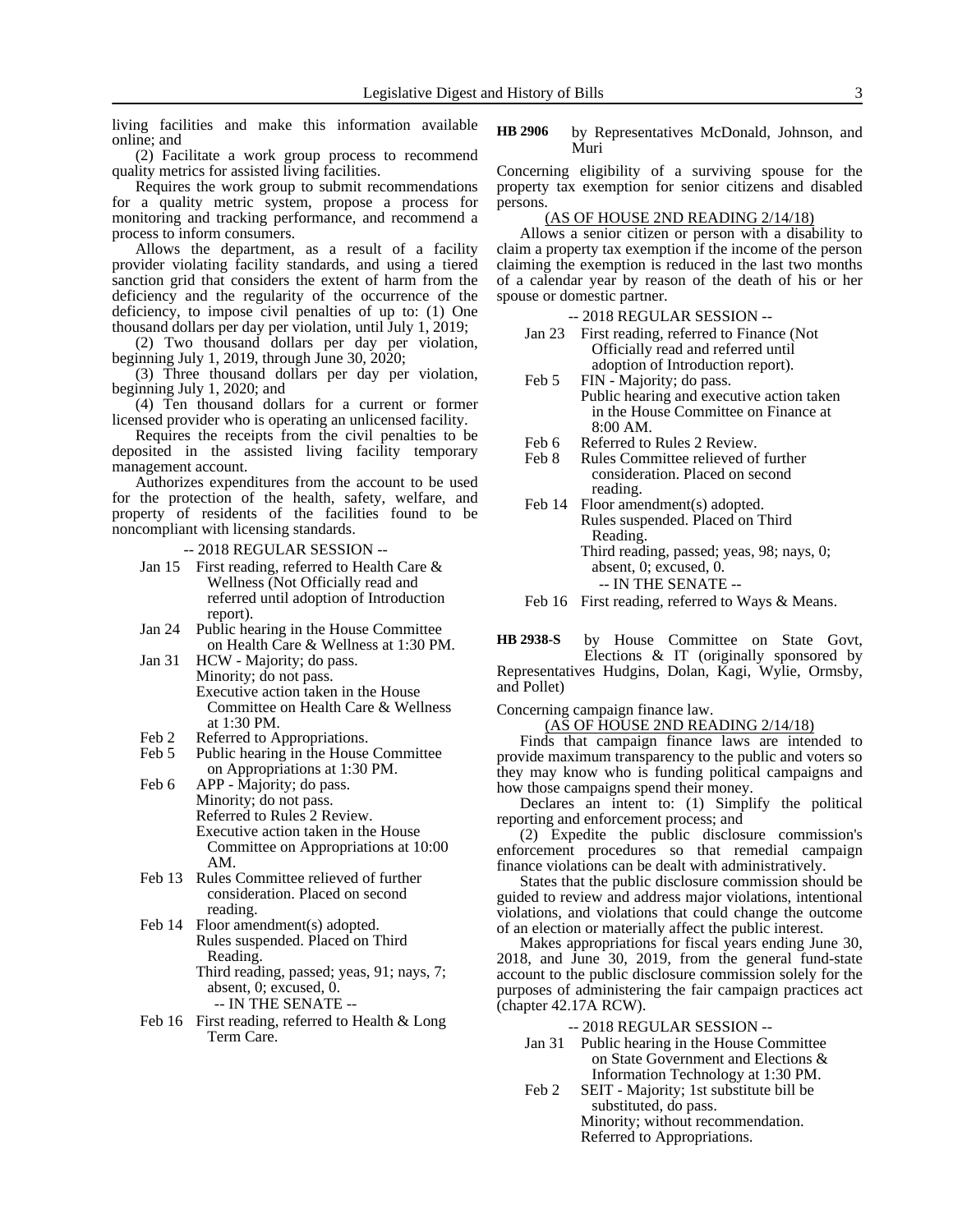Executive action taken in the House Committee on State Government and Elections & Information Technology at 8:00 AM.

- Feb 5 Public hearing in the House Committee on Appropriations at 1:30 PM.
- Feb 6 APP Majority; do pass 1st substitute bill proposed by State Government, Elections & Information Technology. Minority; do not pass. Minority; without recommendation. Referred to Rules 2 Review. Executive action taken in the House Committee on Appropriations at 10:00 AM.
- Feb 13 Rules Committee relieved of further consideration. Placed on second reading.
- Feb 14 1st substitute bill substituted. Floor amendment(s) adopted. Rules suspended. Placed on Third Reading.
	- Third reading, passed; yeas, 94; nays, 4; absent, 0; excused, 0. -- IN THE SENATE --
- Feb 16 First reading, referred to State Government, Tribal Relations & Elections.
- Feb 19 Scheduled for public hearing in the Senate Committee on State Government and Tribal Relations & Elections at 6:00 PM. (Subject to change)
- by Representatives Lytton, Peterson,<br>Robinson, Wilcox, Taylor, Stambaugh, Robinson, Wilcox, Sawyer, Chapman, Pollet, and Stanford **HB 2957**

Reducing escape of nonnative finfish from marine finfish aquaculture facilities.

(AS OF HOUSE 2ND READING 2/14/18)

Prohibits the department of natural resources from allowing nonnative marine finfish aquaculture as an authorized use under any new lease or other use authorization or from renewing or extending a lease or other use authorization, in existence on the effective date of this act, where the use includes nonnative marine finfish aquaculture.

Allows the department of fish and wildlife to authorize or permit activities associated with the use of marine net pens for nonnative marine finfish aquaculture, and allows the department of ecology to issue national pollutant discharge elimination system permits associated with nonnative marine finfish aquaculture, only if these activities are performed under a lease of state-owned aquatic lands in effect on the effective date of this act.

Requires the department of ecology, the department of agriculture, the department of fish and wildlife, and the department of natural resources to: (1) Continue the existing effort to update guidance and informational resources to industry and governments for planning and permitting commercial marine net pen aquaculture; and

(2) Design the guidance to eliminate commercial marine net pen escapement and negative impacts to water quality and native fish, shellfish, and wildlife.

Requires a facility operator, for marine finfish aquaculture, to hire a marine engineering firm approved by the department of fish and wildlife to conduct inspections.

Includes the following as a "dislocated worker," with regard to unemployment compensation claims: A person who has separated from employment as a result of this act.

-- 2018 REGULAR SESSION --

- Jan 30 First reading, referred to Agriculture & Natural Resources (Not Officially read and referred until adoption of Introduction report).
- Jan 31 Public hearing in the House Committee on Agriculture & Natural Resources at 8:00 AM.
- Feb 1 AGNR Majority; 1st substitute bill be substituted, do pass. Minority; do not pass. Executive action taken in the House Committee on Agriculture & Natural Resources at 1:30 PM.
- Feb 2 Referred to Rules 2 Review.<br>Feb 9 Rules Committee relieved of
- Rules Committee relieved of further consideration. Placed on second reading.
- Feb 14 1st substitute bill not substituted. Floor amendment(s) adopted. Rules suspended. Placed on Third Reading.
	- Third reading, passed; yeas, 67; nays, 31; absent, 0; excused, 0. -- IN THE SENATE --
- Feb 16 First reading, referred to Agriculture, Water, Natural Resources & Parks.
- Feb 19 Scheduled for public hearing in the Senate Committee on Agriculture, Water, and Natural Resources & Parks at 1:30 PM. (Subject to change)

by Representatives Chapman and Maycumber **HB 2992**

Modifying the business and occupation tax structure for rural manufacturers and timber and wood product manufacturers, extractors, and wholesalers.

Encourages economic growth and lower unemployment rates in rural counties by modifying the business and occupation tax structure for rural manufacturers and timber and wood product manufacturers, extractors, and wholesalers.

-- 2018 REGULAR SESSION --

Feb 16 First reading, referred to Finance (Not Officially read and referred until adoption of Introduction report).

#### **Senate Bills**

by Senators Mullet, Palumbo, Wilson, Frockt, Rolfes, and Liias **SB 5917**

Requiring a systemwide credit policy regarding international baccalaureate exams. (REVISED FOR ENGROSSED: Requiring a systemwide credit policy regarding international baccalaureate and Cambridge international exams. )

(AS OF SENATE 2ND READING 2/14/18)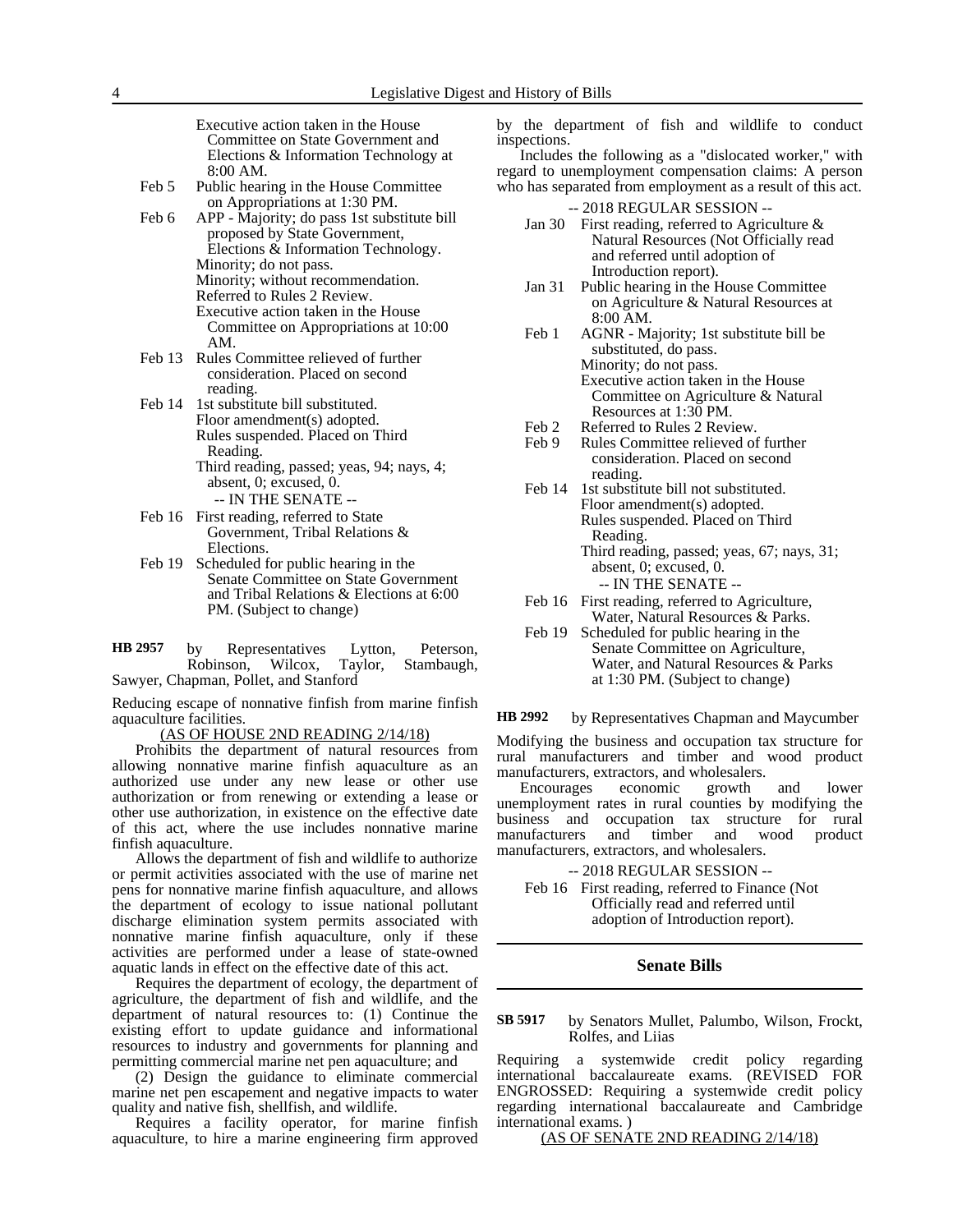Requires the institutions of higher education to establish a coordinated, evidence-based policy for granting as many undergraduate college credits as possible and practical to students who have earned a minimum score of four on standard-level international baccalaureate exams or earned a minimum score of E on Cambridge international exams.

- -- 2017 REGULAR SESSION --
- Mar 31 First reading, referred to Higher Education.
	- -- 2017 1ST SPECIAL SESSION --
- Apr 24 By resolution, reintroduced and retained in present status.
	- -- 2017 2ND SPECIAL SESSION --
- May 23 By resolution, reintroduced and retained in present status.
	- -- 2017 3RD SPECIAL SESSION --
- Jun 21 By resolution, reintroduced and retained in present status.
	- -- 2018 REGULAR SESSION --
- Jan 8 By resolution, reintroduced and retained in present status.
	- Due to Senate committee reorganization, referred to Higher Education & Workforce Development.
- Jan 25 Public hearing in the Senate Committee on Higher Education & Workforce Development at 8:00 AM.
- Jan 30 HEWD Majority; do pass. Minority; do not pass. Executive action taken in the Senate Committee on Higher Education & Workforce Development at 8:00 AM.
- Jan 31 Passed to Rules Committee for second reading.
- Feb 13 Placed on second reading by Rules Committee.
- Feb 14 Floor amendment(s) adopted. Rules suspended. Placed on Third Reading. Third reading, passed; yeas, 48; nays, 0; absent, 0; excused, 1.
	- -- IN THE HOUSE --
- Feb 16 First reading, referred to Higher Education (Not Officially read and referred until adoption of Introduction report).
- by Senate Committee on Ways & Means (originally sponsored by Senators Sheldon and Carlyle) **SB 5935-S2**

Enhancing consumer access, affordability, and quality of broadband and advanced telecommunications services. (AS OF SENATE 2ND READING 2/14/18)

Creates the governor's office on broadband access within the department of commerce, and with the mission

of improving economic vitality, health care access, and education through greater access to broadband services.

Requires the office to: (1) In collaboration with the utilities and transportation commission, the office of the chief information officer, and the community economic revitalization board, serve as the coordinating body for

public and private efforts to ensure statewide broadband access and deployment;

(2) Be responsible for all matters regarding the adoption of statewide broadband access and deployment;

(3) Establish a competitive grant program to assist qualified local governments and tribes to build infrastructure for open access, high speed broadband services;

(4) Study taxes imposed on the capital costs associated with providing retail broadband service, including sales and use taxes;

(5) Develop a small cell facility deployment permitting model ordinance for cities and towns; and

(6) Consult with cities, counties, and service providers when developing the model ordinance.

Authorizes the office to convene an advisory group to: (1) Make recommendations on developing a statewide rural broadband strategy to ensure broadband access statewide by January 1, 2026; and

(2) Conduct a gap analysis on the deployment of broadband services in underserved and unserved areas of the state.

Creates the broadband access account and requires expenditures from the account to only be used for the expansion of broadband access.

-- 2017 3RD SPECIAL SESSION --

- Nov 14 Public hearing in the Senate Committee on Energy and Environment & Telecommunications at 10:00 AM. -- 2018 REGULAR SESSION --
- Jan 25 Public hearing in the Senate Committee on Energy and Environment & Technology at 10:00 AM.
- Feb 1 Executive action taken in the Senate Committee on Energy and Environment & Technology at 10:00 AM.
- Feb 5 Public hearing in the Senate Committee on Ways & Means at 10:00 AM.
- Feb 6 WM Majority; 2nd substitute bill be substituted, do pass. Minority; without recommendation. Passed to Rules Committee for second reading.
	- Executive action taken in the Senate Committee on Ways & Means at 10:00 AM.
- Feb 8 Placed on second reading by Rules Committee.
- Feb 10 2nd substitute bill substituted. Held on calendar.
- Feb 14 Floor amendment(s) adopted. Rules suspended. Placed on Third Reading. Third reading, passed; yeas, 45; nays, 3;

absent, 0; excused, 1. -- IN THE HOUSE --

- Feb 16 First reading, referred to Technology & Economic Development (Not Officially read and referred until adoption of Introduction report).
- by Senate Committee on Ways & Means (originally sponsored by Senators Liias, **SB 6029-S2**
- Ranker, Fain, Frockt, Billig, Darneille, Palumbo, Rolfes,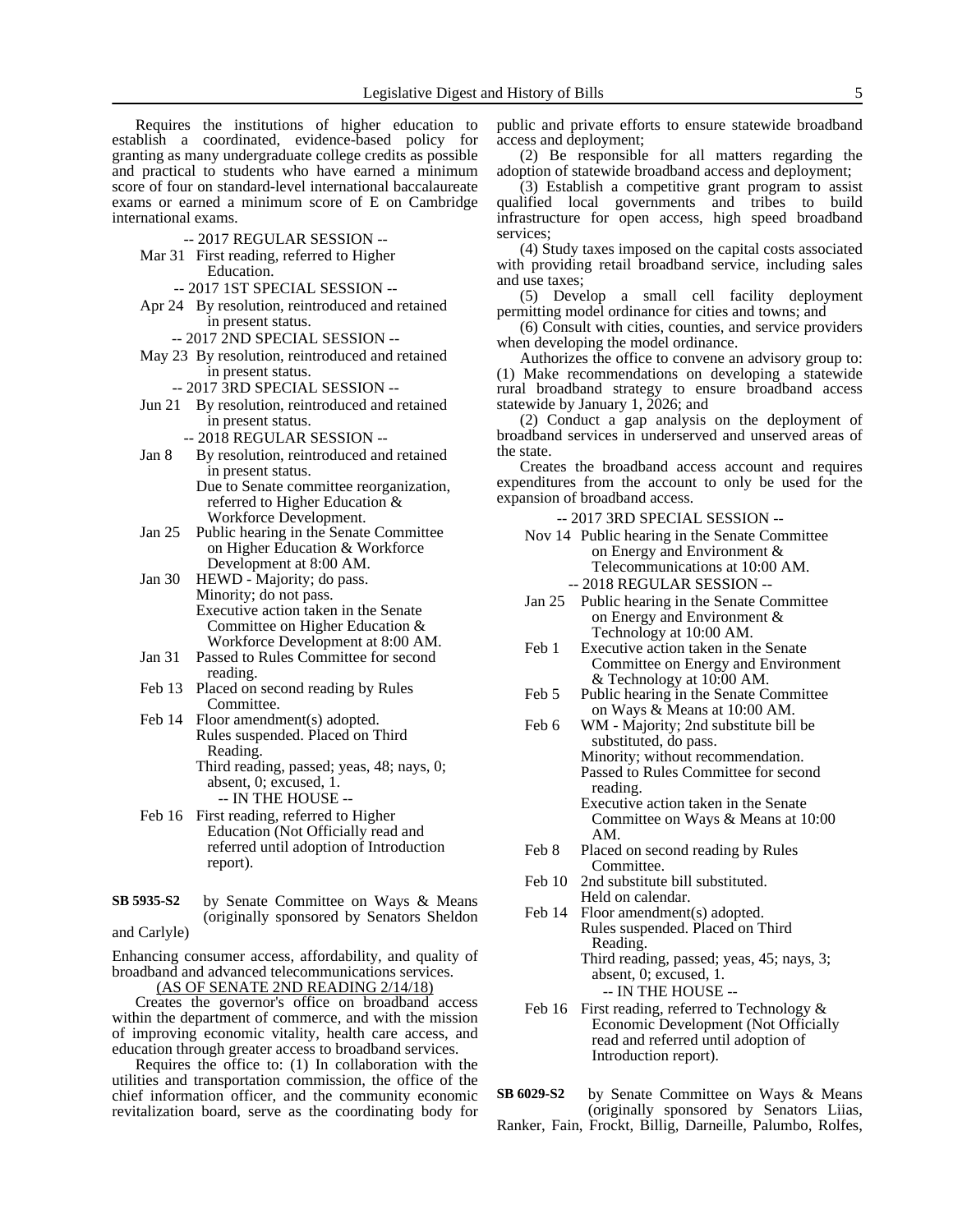Keiser, Cleveland, Pedersen, Hunt, Wellman, Conway, Chase, Saldaña, Kuderer, Hasegawa, and Mullet; by request of Attorney General)

Establishing a student loan bill of rights.

(AS OF SENATE 2ND READING 2/14/18)

Establishes the Washington student education loan bill of rights.

Requires the student achievement council to designate a student loan advocate within the office of student financial assistance to provide timely assistance to a student education loan borrower with a student education loan.

Requires the director of the department of financial institutions to establish fees sufficient to cover the costs of administering the department's program for student education loan servicers and the student achievement council's student loan advocate.

Requires the state institute for public policy to conduct a study on student loan authorities that refinance existing federal and private undergraduate and graduate student loans from the proceeds of tax-exempt bonds.

Creates the student loan advocate account.

Requires the state treasurer, beginning in the 2020-2021 fiscal year, to annually transfer from the financial services regulation fund to the student loan advocate account, the greater of one hundred seventy-five thousand dollars or twenty percent of the annual assessment derived from student education loan servicing.

- -- 2018 REGULAR SESSION --
- Jan 11 Public hearing in the Senate Committee on Higher Education & Workforce Development at 8:10 AM.
- Jan 18 Executive action taken in the Senate Committee on Higher Education & Workforce Development at 8:00 AM.
- Jan 30 Public hearing in the Senate Committee on Ways & Means at 3:30 PM.
- Feb 6 WM Majority; 2nd substitute bill be substituted, do pass. Minority; do not pass.
	- Minority; without recommendation.

Passed to Rules Committee for second reading.

Executive action taken in the Senate Committee on Ways & Means at 10:00 AM.

- Feb 10 Placed on second reading by Rules Committee.
- Feb 14 2nd substitute bill substituted. Floor amendment(s) adopted. Rules suspended. Placed on Third Reading. Third reading, passed; yeas, 35; nays, 13; absent, 0; excused, 1.

by Senate Committee on Ways & Means (originally sponsored by Senators Zeiger, Wellman, Palumbo, and Mullet) **SB 6162-S2**

Defining dyslexia as a specific learning disability and requiring early screening for dyslexia.

(AS OF SENATE 2ND READING 2/14/18)

Requires each school district and charter school to: (1) Screen each student in kindergarten, first, and second grade for indications of dyslexia; and

(2) If the student shows indicators of below grade level literacy development or indicators of dyslexia, provide interventions based on the school's system of support.

Allows a school district to use learning assistance program funds to cover the costs of the required dyslexia screenings even if the student being screened is not currently eligible to participate in the learning assistance program.

Requires the superintendent of public instruction to: (1) Reconvene a dyslexia advisory council, to advise the superintendent on matters relating to dyslexia, and to develop options for the best way to implement the requirement to conduct screenings;

(2) With input from the advisory council, determine which screening tools meet the developmental and academic criteria to indicate typical literacy development and dyslexia; and

(3) Host, on its website, literacy screeners that may be used by school districts to meet the screening requirement.

Requires a school, as part of the annual student assessment inventory, to report the number of students and grade levels of the students screened for indicators of dyslexia.

-- 2018 REGULAR SESSION --

- Jan 15 Public hearing in the Senate Committee on Early Learning & K-12 Education at 1:30 PM.
- Jan 23 Executive session scheduled, but no action was taken in the Senate Committee on Early Learning & K-12 Education at 1:30 PM.
- Jan 25 Executive action taken in the Senate Committee on Early Learning & K-12 Education at 1:30 PM.
- Feb 1 Public hearing in the Senate Committee on Ways & Means at 3:30 PM.
- Feb 6 WM Majority; 2nd substitute bill be substituted, do pass. Passed to Rules Committee for second reading.
	- Executive action taken in the Senate Committee on Ways & Means at 10:00 AM.
- Feb 8 Placed on second reading by Rules Committee.
- Feb 14 2nd substitute bill substituted. Floor amendment(s) adopted. Rules suspended. Placed on Third Reading.

Third reading, passed; yeas, 48; nays, 0; absent, 0; excused, 1. -- IN THE HOUSE --

- Feb 16 First reading, referred to Education (Not Officially read and referred until adoption of Introduction report).
- Feb 19 Scheduled for public hearing in the House Committee on Education at 1:30 PM. (Subject to change)
- by Senate Committee on Ways & Means (originally sponsored by Senators Wellman, **SB 6362-S2**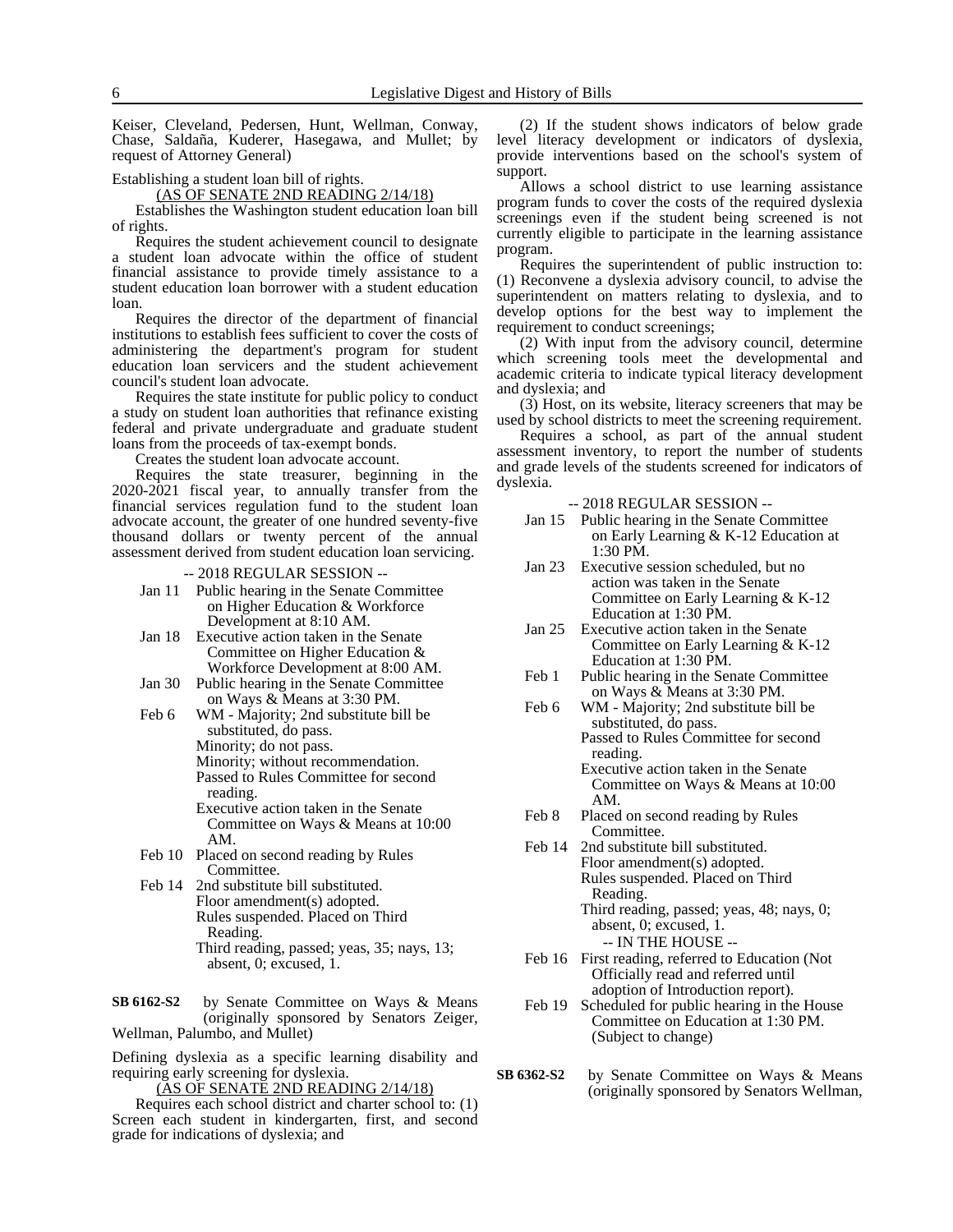Rolfes, and Billig; by request of Superintendent of Public Instruction)

- Modifying basic education funding provisions.  $(A\overline{S}$  OF SENATE 2ND READING 2/14/18)<br>difies provisions regarding basic education Modifies provisions regarding basic funding. -- 2018 REGULAR SESSION -- Jan 22 Public hearing in the Senate Committee on Early Learning & K-12 Education at 1:30 PM. Jan 25 Executive action taken in the Senate Committee on Early Learning & K-12 Education at 1:30 PM. Feb 1 Public hearing in the Senate Committee on Ways & Means at 3:30 PM. Feb 6 WM - Majority; 2nd substitute bill be substituted, do pass. Minority; do not pass. Minority; without recommendation. Passed to Rules Committee for second reading. Executive action taken in the Senate Committee on Ways & Means at 10:00 AM. Feb 12 Placed on second reading by Rules Committee. Feb 14 2nd substitute bill substituted. Floor amendment(s) adopted. Rules suspended. Placed on Third Reading. Third reading, passed; yeas, 25; nays, 22; absent, 0; excused, 2.
- by Senate Committee on Ways & Means (originally sponsored by Senators Warnick, **SB 6386-S2**

Takko, Rivers, Short, Becker, Hunt, Van De Wege, Schoesler, Braun, Honeyford, Conway, Wagoner, and Zeiger)

Ensuring the funding of fairs.

(AS OF SENATE 2ND READING 2/14/18)

Requires the money received as the result of the imposition of the state retail sales tax on sales occurring during events held at county fairgrounds or grounds for fairs operated by a nonprofit where agricultural fairs occur, to be deposited into the fair fund.

Requires the department of revenue to: (1) Estimate the tax revenues for the next fiscal year resulting from the sales described above; and

(2) Notify the state treasurer when the money collected and deposited for a fiscal year is 2.5 million dollars.

Requires any money collected in excess of 2.5 million dollars for the fiscal year to be deposited in the general fund.

-- 2018 REGULAR SESSION --

- Jan 25 Public hearing in the Senate Committee on Agriculture, Water, and Natural Resources & Parks at 1:30 PM.
- Feb 1 Executive action taken in the Senate Committee on Agriculture, Water, and Natural Resources & Parks at 1:30 PM.
- Feb 5 Public hearing in the Senate Committee on Ways & Means at 10:00 AM.
- Feb 6 WM Majority; 2nd substitute bill be substituted, do pass. Minority; without recommendation. Passed to Rules Committee for second reading.
	- Executive action taken in the Senate Committee on Ways & Means at 10:00 AM.
- Feb 8 Placed on second reading by Rules Committee.
- Feb 14 2nd substitute bill substituted. Floor amendment(s) adopted. Rules suspended. Placed on Third Reading. Third reading, passed; yeas, 48; nays, 0;
	- absent, 0; excused, 1. -- IN THE HOUSE --
- Feb 16 First reading, referred to Appropriations (Not Officially read and referred until adoption of Introduction report).

by Senate Committee on State Government, Tribal Relations & Elections (originally sponsored by Senators Palumbo and Van De Wege) **SB 6548-S**

Establishing the joint legislative task force on fire service administration.

(AS OF SENATE 2ND READING 2/14/18)

Finds that the administration of emergency response and fire suppression services in the state is fragmented at the statewide level with responsibilities being fulfilled by the state patrol, the state military department, and the department of natural resources among others.

Creates the joint legislative task force on fire service administration to examine the current administrative structure and division of responsibilities and recommend improvements which are intended to streamline, consolidate, and increase the efficiency of fire suppression and emergency response services.

Expires December 31, 2019.

-- 2018 REGULAR SESSION --

- Jan 31 Public hearing in the Senate Committee on State Government and Tribal Relations & Elections at 8:00 AM.
- Feb 2 SGTE Majority; 1st substitute bill be substituted, do pass. Passed to Rules Committee for second

reading. Public hearing, executive action taken in the Senate Committee on State Government, and Tribal Relations & Elections at 8:00 AM.

- Feb 12 Placed on second reading by Rules Committee.
- Feb 14 1st substitute bill substituted. Floor amendment(s) adopted. Rules suspended. Placed on Third Reading.

Third reading, passed; yeas, 48; nays, 0; absent, 0; excused, 1. -- IN THE HOUSE --

Feb 16 First reading, referred to Public Safety (Not Officially read and referred until adoption of Introduction report).